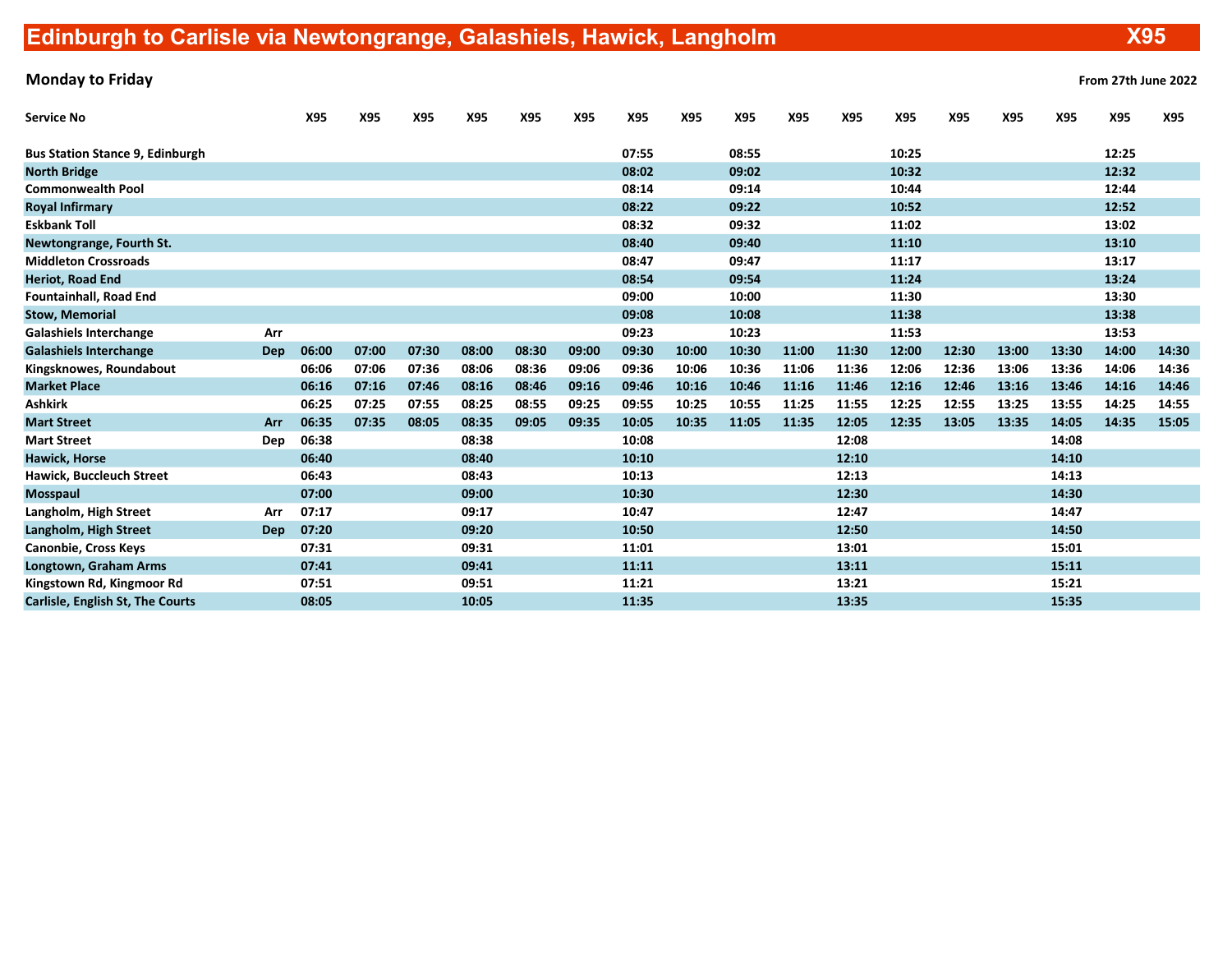| <b>Service No</b>                      |            | X95   | X95   | X95   | X95   | X95   | X95   | X95   | X95   | X95   | X95   | X95   | X95   | X95   | X95   | X95   |
|----------------------------------------|------------|-------|-------|-------|-------|-------|-------|-------|-------|-------|-------|-------|-------|-------|-------|-------|
| <b>Bus Station Stance 9, Edinburgh</b> |            |       |       | 14:25 |       |       |       | 16:25 |       |       |       | 18:25 |       | 19:25 |       |       |
| <b>North Bridge</b>                    |            |       |       | 14:32 |       |       |       | 16:32 |       |       |       | 18:32 |       | 19:32 |       |       |
| <b>Commonwealth Pool</b>               |            |       |       | 14:44 |       |       |       | 16:44 |       |       |       | 18:44 |       | 19:44 |       |       |
| <b>Royal Infirmary</b>                 |            |       |       | 14:52 |       |       |       | 16:52 |       |       |       | 18:52 |       | 19:52 |       |       |
| <b>Eskbank Toll</b>                    |            |       |       | 15:02 |       |       |       | 17:02 |       |       |       | 19:02 |       | 20:02 |       |       |
| Newtongrange, Fourth St.               |            |       |       | 15:10 |       |       |       | 17:10 |       |       |       | 19:10 |       | 20:10 |       |       |
| <b>Middleton Crossroads</b>            |            |       |       | 15:17 |       |       |       | 17:17 |       |       |       | 19:17 |       | 20:17 |       |       |
|                                        |            |       |       | 15:24 |       |       |       |       |       |       |       |       |       |       |       |       |
| <b>Heriot, Road End</b>                |            |       |       |       |       |       |       | 17:24 |       |       |       | 19:24 |       | 20:24 |       |       |
| <b>Fountainhall, Road End</b>          |            |       |       | 15:30 |       |       |       | 17:30 |       |       |       | 19:30 |       | 20:30 |       |       |
| <b>Stow, Memorial</b>                  |            |       |       | 15:38 |       |       |       | 17:38 |       |       |       | 19:38 |       | 20:38 |       |       |
| <b>Galashiels Interchange</b>          | Arr        |       |       | 15:53 |       |       |       | 17:53 |       |       |       | 19:53 |       | 20:53 |       |       |
| <b>Galashiels Interchange</b>          | <b>Dep</b> | 15:00 | 15:30 | 16:00 | 16:30 | 17:00 | 17:30 |       | 18:00 | 18:30 | 19:00 |       | 20:00 |       | 21:00 | 22:00 |
| Kingsknowes, Roundabout                |            | 15:06 | 15:36 | 16:06 | 16:36 | 17:06 | 17:36 |       | 18:06 | 18:36 | 19:06 |       | 20:06 |       | 21:06 | 22:06 |
| <b>Market Place</b>                    |            | 15:16 | 15:46 | 16:16 | 16:46 | 17:16 | 17:46 |       | 18:16 | 18:46 | 19:16 |       | 20:16 |       | 21:16 | 22:16 |
| <b>Ashkirk</b>                         |            | 15:25 | 15:55 | 16:25 | 16:55 | 17:25 | 17:55 |       | 18:25 | 18:55 | 19:25 |       | 20:25 |       | 21:25 | 22:25 |
| <b>Mart Street</b>                     | Arr        | 15:35 | 16:05 | 16:35 | 17:05 | 17:35 | 18:05 |       | 18:35 | 19:05 | 19:35 |       | 20:35 |       | 21:35 | 22:35 |
| <b>Mart Street</b>                     | Dep        |       | 16:08 |       |       |       |       |       |       |       |       |       |       |       |       |       |
| <b>Hawick, Horse</b>                   |            |       | 16:10 |       |       |       |       |       |       |       |       |       |       |       |       |       |
| <b>Hawick, Buccleuch Street</b>        |            |       | 16:13 |       |       |       |       |       |       |       |       |       |       |       |       |       |
| Mosspaul                               |            |       | 16:30 |       |       |       |       |       |       |       |       |       |       |       |       |       |
| Langholm, High Street                  | Arr        |       | 16:47 |       |       |       |       |       |       |       |       |       |       |       |       |       |
| Langholm, High Street                  | <b>Dep</b> |       | 16:50 |       |       |       |       |       |       |       |       |       |       |       |       |       |
| <b>Canonbie, Cross Keys</b>            |            |       | 17:01 |       |       |       |       |       |       |       |       |       |       |       |       |       |
| Longtown, Graham Arms                  |            |       | 17:11 |       |       |       |       |       |       |       |       |       |       |       |       |       |
| Kingstown Rd, Kingmoor Rd              |            |       | 17:21 |       |       |       |       |       |       |       |       |       |       |       |       |       |
| Carlisle, English St, The Courts       |            |       | 17:35 |       |       |       |       |       |       |       |       |       |       |       |       |       |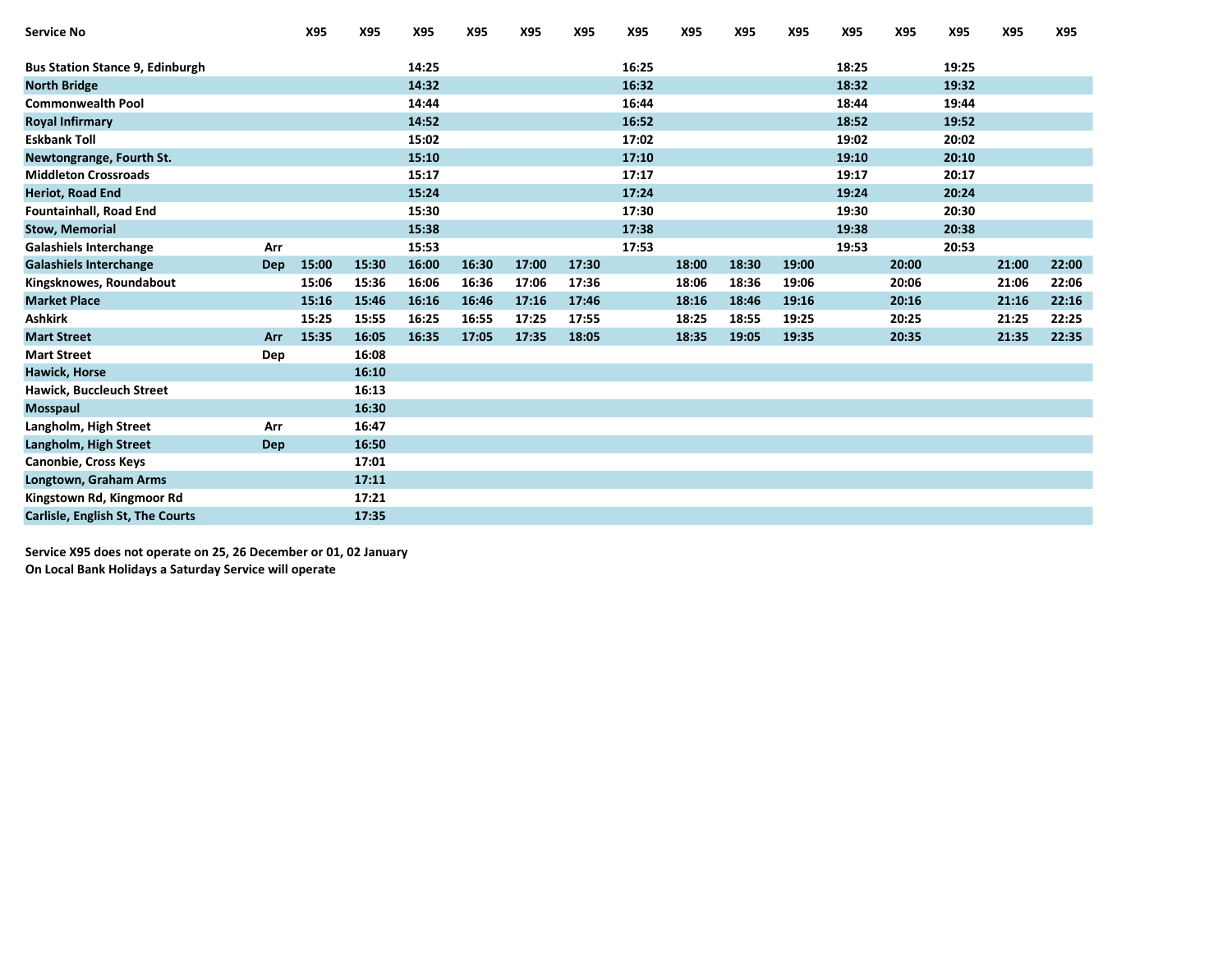| From 27th June 202 |  |  |
|--------------------|--|--|
|                    |  |  |

| <b>Service No</b>                      |     | X95   | X95   | X95   | X95   | X95   | X95   | X95   | X95   | X95   | X95   | X95   | X95   | X95   | X95   | X95   | X95   | X95   |
|----------------------------------------|-----|-------|-------|-------|-------|-------|-------|-------|-------|-------|-------|-------|-------|-------|-------|-------|-------|-------|
| Carlisle, English St, The Courts       |     |       |       |       |       |       |       |       |       | 08:46 |       |       |       | 10:46 |       |       |       | 12:46 |
| Kingstown Rd, Kingmoor Rd              |     |       |       |       |       |       |       |       |       | 08:59 |       |       |       | 10:59 |       |       |       | 12:59 |
| Longtown, Graham Arms                  |     |       |       |       |       |       |       |       |       | 09:10 |       |       |       | 11:10 |       |       |       | 13:10 |
| <b>Canonbie, Cross Keys</b>            |     |       |       |       |       |       |       |       |       | 09:21 |       |       |       | 11:21 |       |       |       | 13:21 |
| Langholm, High Street                  |     |       |       |       |       |       |       |       |       | 09:33 |       |       |       | 11:33 |       |       |       | 13:33 |
| <b>Mosspaul</b>                        |     |       |       |       |       |       |       |       |       | 09:50 |       |       |       | 11:50 |       |       |       | 13:50 |
| Hawick, Buccleuch Street               |     |       |       |       |       |       |       |       |       | 10:07 |       |       |       | 12:07 |       |       |       | 14:07 |
| <b>Mart Street</b>                     | Arr |       |       |       |       |       |       |       |       | 10:13 |       |       |       | 12:13 |       |       |       | 14:13 |
| <b>Mart Street</b>                     | Dep | 05:15 | 06:15 | 07:15 | 07:45 | 08:15 | 08:45 | 09:15 | 09:45 | 10:15 | 10:45 | 11:15 | 11:45 | 12:15 | 12:45 | 13:15 | 13:45 | 14:15 |
| <b>Ashkirk</b>                         |     | 05:25 | 06:25 | 07:25 | 07:55 | 08:25 | 08:55 | 09:25 | 09:55 | 10:25 | 10:55 | 11:25 | 11:55 | 12:25 | 12:55 | 13:25 | 13:55 | 14:25 |
| <b>Selkirk, Market Place</b>           |     | 05:34 | 06:34 | 07:34 | 08:04 | 08:34 | 09:04 | 09:34 | 10:04 | 10:34 | 11:04 | 11:34 | 12:04 | 12:34 | 13:04 | 13:34 | 14:04 | 14:34 |
| <b>Archies Walk</b>                    |     | 05:43 | 06:43 | 07:43 | 08:13 | 08:43 | 09:13 | 09:43 | 10:13 | 10:43 | 11:13 | 11:43 | 12:13 | 12:43 | 13:13 | 13:43 | 14:13 | 14:43 |
| <b>Galashiels Interchange</b>          | Arr | 05:49 | 06:49 | 07:49 | 08:19 | 08:49 | 09:19 | 09:49 | 10:19 | 10:49 | 11:19 | 11:49 | 12:19 | 12:49 | 13:19 | 13:49 | 14:19 | 14:49 |
| <b>Galashiels Interchange</b>          | Dep | 05:56 | 06:56 | 07:56 |       |       |       | 09:56 |       |       |       | 11:56 |       |       |       | 13:56 |       |       |
| <b>Stow, Memorial</b>                  |     | 06:11 | 07:11 | 08:11 |       |       |       | 10:11 |       |       |       | 12:11 |       |       |       | 14:11 |       |       |
| <b>Fountainhall, Road End</b>          |     | 06:19 | 07:19 | 08:19 |       |       |       | 10:19 |       |       |       | 12:19 |       |       |       | 14:19 |       |       |
| Heriot, Road End                       |     | 06:25 | 07:25 | 08:25 |       |       |       | 10:25 |       |       |       | 12:25 |       |       |       | 14:25 |       |       |
| <b>Middleton Crossroads</b>            |     | 06:32 | 07:32 | 08:32 |       |       |       | 10:32 |       |       |       | 12:32 |       |       |       | 14:32 |       |       |
| Newtongrange, Fourth St.               |     | 06:42 | 07:42 | 08:42 |       |       |       | 10:42 |       |       |       | 12:42 |       |       |       | 14:42 |       |       |
| <b>Eskbank Toll</b>                    |     | 06:50 | 07:50 | 08:50 |       |       |       | 10:50 |       |       |       | 12:50 |       |       |       | 14:50 |       |       |
| <b>Royal Infirmary</b>                 |     | 07:00 | 08:00 | 09:00 |       |       |       | 11:00 |       |       |       | 13:00 |       |       |       | 15:00 |       |       |
| <b>Commonwealth Pool</b>               |     | 07:07 | 08:07 | 09:07 |       |       |       | 11:07 |       |       |       | 13:07 |       |       |       | 15:07 |       |       |
| <b>Chambers Street, Edinburgh</b>      |     | 07:16 | 08:16 | 09:16 |       |       |       | 11:16 |       |       |       | 13:16 |       |       |       | 15:16 |       |       |
| <b>Bus Station Stance 9, Edinburgh</b> |     | 07:31 | 08:31 | 09:31 |       |       |       | 11:31 |       |       |       | 13:31 |       |       |       | 15:31 |       |       |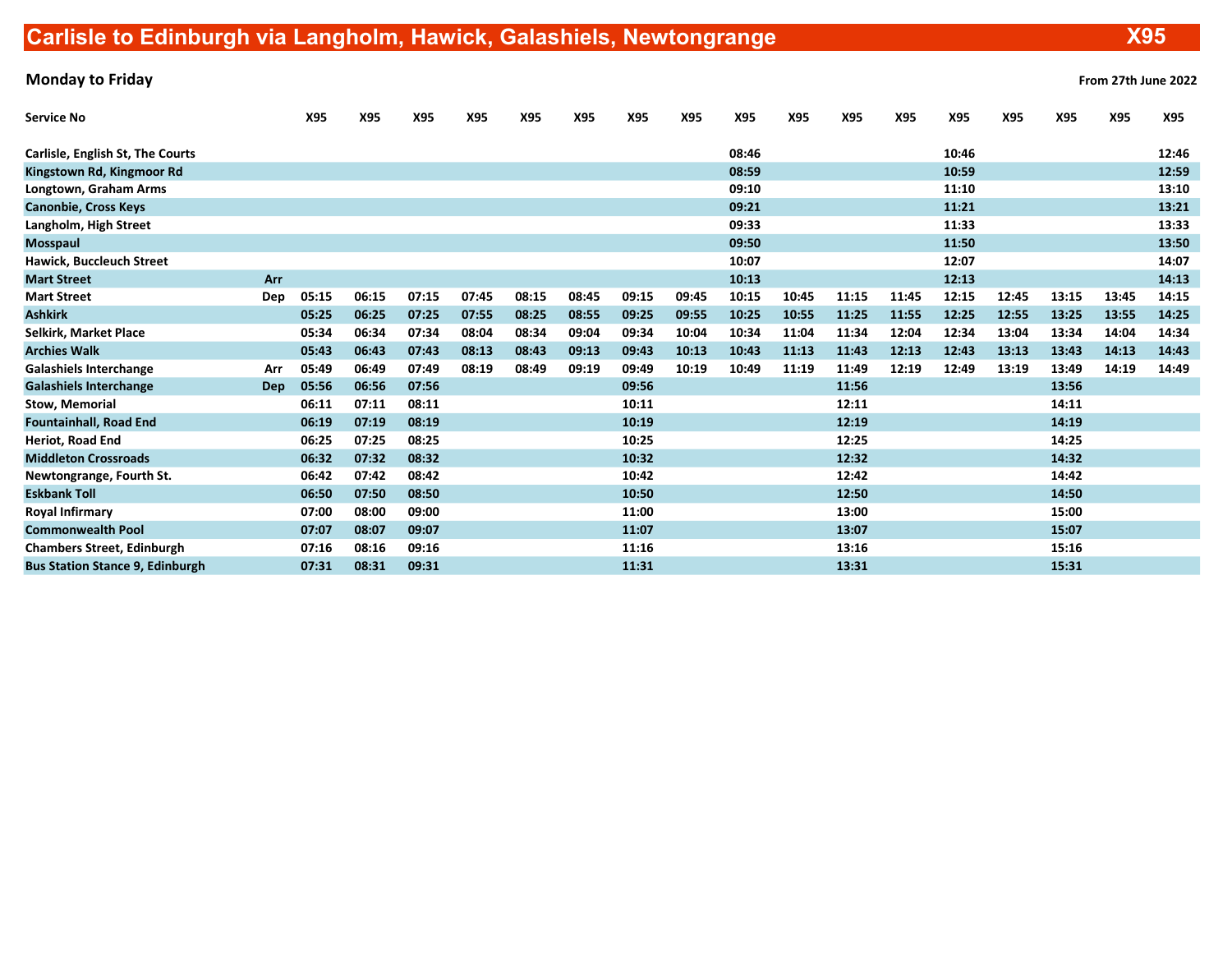| <b>Service No</b>                      |     | X95   | X95   | X95   | X95   | X95   | X95   | X95   | X95   | X95   | X95   | X95   | X95   |
|----------------------------------------|-----|-------|-------|-------|-------|-------|-------|-------|-------|-------|-------|-------|-------|
| Carlisle, English St, The Courts       |     |       |       |       | 14:46 |       |       | 16:16 |       |       | 18:16 |       |       |
| Kingstown Rd, Kingmoor Rd              |     |       |       |       | 14:59 |       |       | 16:29 |       |       | 18:29 |       |       |
| Longtown, Graham Arms                  |     |       |       |       | 15:10 |       |       | 16:40 |       |       | 18:40 |       |       |
| <b>Canonbie, Cross Keys</b>            |     |       |       |       | 15:21 |       |       | 16:51 |       |       | 18:51 |       |       |
| Langholm, High Street                  |     |       |       |       | 15:33 |       |       | 17:03 |       |       | 19:03 |       |       |
| Mosspaul                               |     |       |       |       | 15:50 |       |       | 17:20 |       |       | 19:20 |       |       |
| <b>Hawick, Buccleuch Street</b>        |     |       |       |       | 16:07 |       |       | 17:37 |       |       | 19:37 |       |       |
| <b>Mart Street</b>                     | Arr |       |       |       | 16:13 |       |       | 17:43 |       |       | 19:43 |       |       |
| <b>Mart Street</b>                     | Dep | 14:45 | 15:15 | 15:45 | 16:15 | 16:45 | 17:15 | 17:45 | 18:15 | 18:45 | 19:45 | 20:45 | 21:45 |
| <b>Ashkirk</b>                         |     | 14:55 | 15:25 | 15:55 | 16:25 | 16:55 | 17:25 | 17:55 | 18:25 | 18:55 | 19:55 | 20:55 | 21:55 |
| Selkirk, Market Place                  |     | 15:04 | 15:34 | 16:04 | 16:34 | 17:04 | 17:34 | 18:04 | 18:34 | 19:04 | 20:04 | 21:04 | 22:04 |
| <b>Archies Walk</b>                    |     | 15:13 | 15:43 | 16:13 | 16:43 | 17:13 | 17:43 | 18:13 | 18:43 | 19:13 | 20:13 | 21:13 | 22:13 |
| <b>Galashiels Interchange</b>          | Arr | 15:19 | 15:49 | 16:19 | 16:49 | 17:19 | 17:49 | 18:19 | 18:49 | 19:19 | 20:19 | 21:19 | 22:19 |
| <b>Galashiels Interchange</b>          | Dep |       | 15:56 |       | 16:56 |       |       |       |       |       |       |       |       |
| <b>Stow, Memorial</b>                  |     |       | 16:11 |       | 17:11 |       |       |       |       |       |       |       |       |
| <b>Fountainhall, Road End</b>          |     |       | 16:19 |       | 17:19 |       |       |       |       |       |       |       |       |
| Heriot, Road End                       |     |       | 16:25 |       | 17:25 |       |       |       |       |       |       |       |       |
| <b>Middleton Crossroads</b>            |     |       | 16:32 |       | 17:32 |       |       |       |       |       |       |       |       |
| Newtongrange, Fourth St.               |     |       | 16:42 |       | 17:42 |       |       |       |       |       |       |       |       |
| <b>Eskbank Toll</b>                    |     |       | 16:50 |       | 17:50 |       |       |       |       |       |       |       |       |
| <b>Royal Infirmary</b>                 |     |       | 17:00 |       | 18:00 |       |       |       |       |       |       |       |       |
| <b>Commonwealth Pool</b>               |     |       | 17:07 |       | 18:07 |       |       |       |       |       |       |       |       |
| <b>Chambers Street, Edinburgh</b>      |     |       | 17:16 |       | 18:16 |       |       |       |       |       |       |       |       |
| <b>Bus Station Stance 9, Edinburgh</b> |     |       | 17:31 |       | 18:31 |       |       |       |       |       |       |       |       |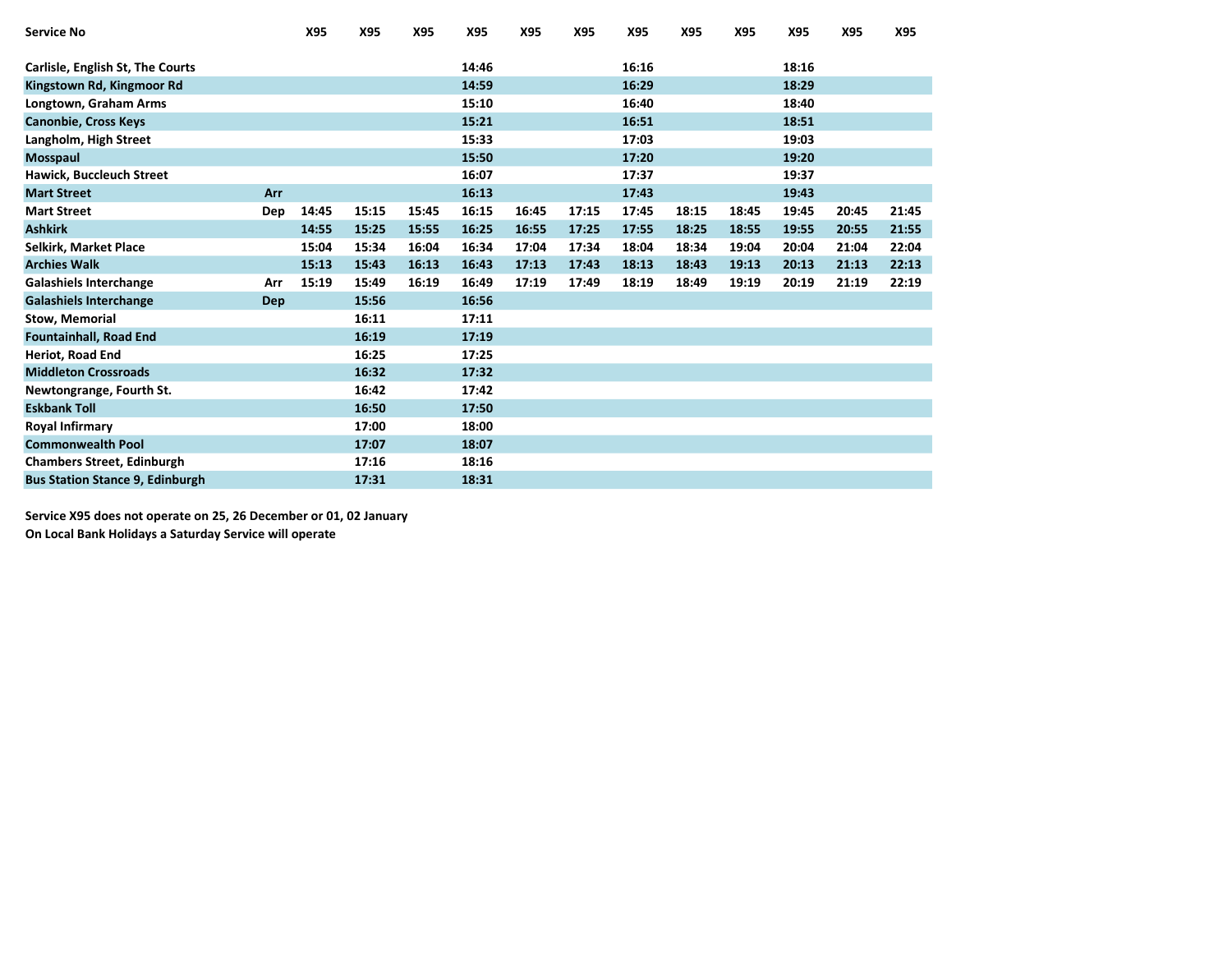| Saturday | From 27th June 2022 |
|----------|---------------------|
|----------|---------------------|

| <b>Service No</b>                       |            | X95   | X95   | X95   | X95   | X95   | X95   | X95   | X95   | X95   | X95   | X95   | X95   | X95   | X95   | X95   |
|-----------------------------------------|------------|-------|-------|-------|-------|-------|-------|-------|-------|-------|-------|-------|-------|-------|-------|-------|
| <b>Bus Station Stance 9, Edinburgh</b>  |            |       |       |       |       |       |       |       | 08:55 |       |       | 10:25 |       |       |       | 12:25 |
| <b>North Bridge</b>                     |            |       |       |       |       |       |       |       | 09:02 |       |       | 10:32 |       |       |       | 12:32 |
| <b>Commonwealth Pool</b>                |            |       |       |       |       |       |       |       | 09:14 |       |       | 10:44 |       |       |       | 12:44 |
| <b>Royal Infirmary</b>                  |            |       |       |       |       |       |       |       | 09:22 |       |       | 10:52 |       |       |       | 12:52 |
| <b>Eskbank Toll</b>                     |            |       |       |       |       |       |       |       | 09:32 |       |       | 11:02 |       |       |       | 13:02 |
| Newtongrange, Fourth St.                |            |       |       |       |       |       |       |       | 09:40 |       |       | 11:10 |       |       |       | 13:10 |
| <b>Middleton Crossroads</b>             |            |       |       |       |       |       |       |       | 09:47 |       |       | 11:17 |       |       |       | 13:17 |
| <b>Heriot, Road End</b>                 |            |       |       |       |       |       |       |       | 09:54 |       |       | 11:24 |       |       |       | 13:24 |
| <b>Fountainhall, Road End</b>           |            |       |       |       |       |       |       |       | 10:00 |       |       | 11:30 |       |       |       | 13:30 |
| <b>Stow, Memorial</b>                   |            |       |       |       |       |       |       |       | 10:08 |       |       | 11:38 |       |       |       | 13:38 |
| <b>Galashiels Interchange</b>           | Arr        |       |       |       |       |       |       |       | 10:23 |       |       | 11:53 |       |       |       | 13:53 |
| <b>Galashiels Interchange</b>           | Dep        | 06:00 | 07:00 | 08:00 | 08:30 | 09:00 | 09:30 | 10:00 | 10:30 | 11:00 | 11:30 | 12:00 | 12:30 | 13:00 | 13:30 | 14:00 |
| Kingsknowes, Roundabout                 |            | 06:06 | 07:06 | 08:06 | 08:36 | 09:06 | 09:36 | 10:06 | 10:36 | 11:06 | 11:36 | 12:06 | 12:36 | 13:06 | 13:36 | 14:06 |
| <b>Market Place</b>                     |            | 06:16 | 07:16 | 08:16 | 08:46 | 09:16 | 09:46 | 10:16 | 10:46 | 11:16 | 11:46 | 12:16 | 12:46 | 13:16 | 13:46 | 14:16 |
| <b>Ashkirk</b>                          |            | 06:25 | 07:25 | 08:25 | 08:55 | 09:25 | 09:55 | 10:25 | 10:55 | 11:25 | 11:55 | 12:25 | 12:55 | 13:25 | 13:55 | 14:25 |
| <b>Mart Street</b>                      | Arr        | 06:35 | 07:35 | 08:35 | 09:05 | 09:35 | 10:05 | 10:35 | 11:05 | 11:35 | 12:05 | 12:35 | 13:05 | 13:35 | 14:05 | 14:35 |
| <b>Mart Street</b>                      | Dep        | 06:38 |       | 08:38 |       |       | 10:08 |       |       |       | 12:08 |       |       |       | 14:08 |       |
| Hawick, Horse                           |            | 06:40 |       | 08:40 |       |       | 10:10 |       |       |       | 12:10 |       |       |       | 14:10 |       |
| <b>Hawick, Buccleuch Street</b>         |            | 06:43 |       | 08:43 |       |       | 10:13 |       |       |       | 12:13 |       |       |       | 14:13 |       |
| Mosspaul                                |            | 07:00 |       | 09:00 |       |       | 10:30 |       |       |       | 12:30 |       |       |       | 14:30 |       |
| Langholm, High Street                   | Arr        | 07:17 |       | 09:17 |       |       | 10:47 |       |       |       | 12:47 |       |       |       | 14:47 |       |
| Langholm, High Street                   | <b>Dep</b> | 07:20 |       | 09:20 |       |       | 10:50 |       |       |       | 12:50 |       |       |       | 14:50 |       |
| <b>Canonbie, Cross Keys</b>             |            | 07:31 |       | 09:31 |       |       | 11:01 |       |       |       | 13:01 |       |       |       | 15:01 |       |
| Longtown, Graham Arms                   |            | 07:41 |       | 09:41 |       |       | 11:11 |       |       |       | 13:11 |       |       |       | 15:11 |       |
| Kingstown Rd, Kingmoor Rd               |            | 07:51 |       | 09:51 |       |       | 11:21 |       |       |       | 13:21 |       |       |       | 15:21 |       |
| <b>Carlisle, English St, The Courts</b> |            | 08:05 |       | 10:05 |       |       | 11:35 |       |       |       | 13:35 |       |       |       | 15:35 |       |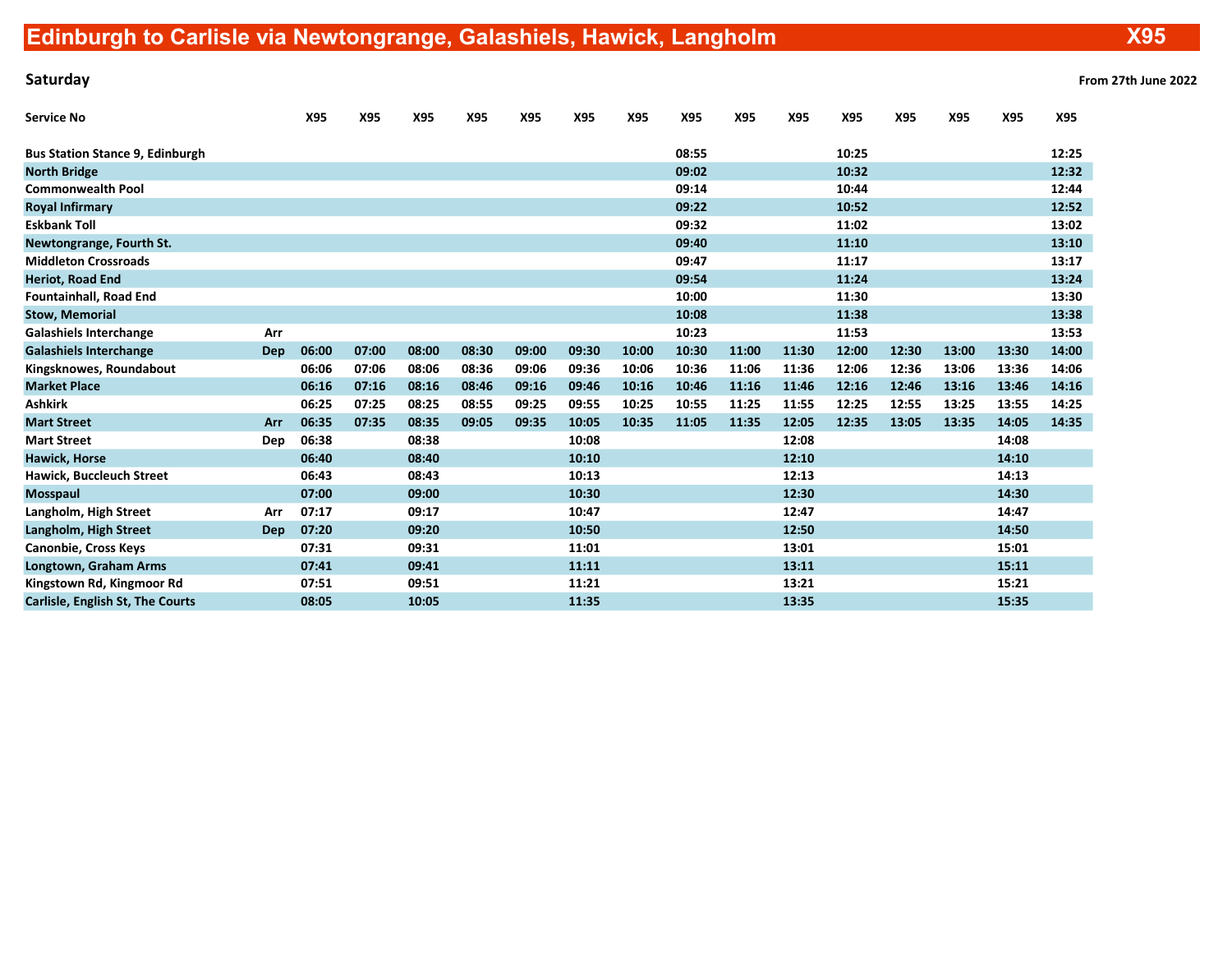| <b>Service No</b>                      |            | X95   | X95   | X95   | X95   | X95   | X95   | X95   | X95   | X95   | X95   | X95   | X95   |
|----------------------------------------|------------|-------|-------|-------|-------|-------|-------|-------|-------|-------|-------|-------|-------|
| <b>Bus Station Stance 9, Edinburgh</b> |            |       |       |       | 14:25 |       |       |       | 16:25 |       | 18:25 | 19:25 |       |
| <b>North Bridge</b>                    |            |       |       |       | 14:32 |       |       |       | 16:32 |       | 18:32 | 19:32 |       |
| <b>Commonwealth Pool</b>               |            |       |       |       | 14:44 |       |       |       | 16:44 |       | 18:44 | 19:44 |       |
| <b>Royal Infirmary</b>                 |            |       |       |       | 14:52 |       |       |       | 16:52 |       | 18:52 | 19:51 |       |
| <b>Eskbank Toll</b>                    |            |       |       |       | 15:02 |       |       |       | 17:02 |       | 19:02 | 20:01 |       |
| Newtongrange, Fourth St.               |            |       |       |       | 15:10 |       |       |       | 17:10 |       | 19:10 | 20:09 |       |
| <b>Middleton Crossroads</b>            |            |       |       |       | 15:17 |       |       |       | 17:17 |       | 19:17 | 20:16 |       |
| <b>Heriot, Road End</b>                |            |       |       |       | 15:24 |       |       |       | 17:24 |       | 19:24 | 20:23 |       |
| <b>Fountainhall, Road End</b>          |            |       |       |       | 15:30 |       |       |       | 17:30 |       | 19:30 | 20:29 |       |
| <b>Stow, Memorial</b>                  |            |       |       |       | 15:38 |       |       |       | 17:38 |       | 19:38 | 20:37 |       |
| <b>Galashiels Interchange</b>          | Arr        |       |       |       | 15:53 |       |       |       | 17:53 |       | 19:53 | 20:52 |       |
| <b>Galashiels Interchange</b>          | Dep        | 14:30 | 15:00 | 15:30 | 16:00 | 16:30 | 17:00 | 17:30 | 18:00 | 19:00 | 20:00 | 21:00 | 22:00 |
| Kingsknowes, Roundabout                |            | 14:36 | 15:06 | 15:36 | 16:06 | 16:36 | 17:06 | 17:36 | 18:06 | 19:06 | 20:06 | 21:06 | 22:06 |
| <b>Market Place</b>                    |            | 14:46 | 15:16 | 15:46 | 16:16 | 16:46 | 17:16 | 17:46 | 18:16 | 19:16 | 20:16 | 21:16 | 22:16 |
| <b>Ashkirk</b>                         |            | 14:55 | 15:25 | 15:55 | 16:25 | 16:55 | 17:25 | 17:55 | 18:25 | 19:25 | 20:25 | 21:25 | 22:25 |
| <b>Mart Street</b>                     | Arr        | 15:05 | 15:35 | 16:05 | 16:35 | 17:05 | 17:35 | 18:05 | 18:35 | 19:35 | 20:35 | 21:35 | 22:35 |
| <b>Mart Street</b>                     | Dep        |       |       | 16:08 |       |       |       |       |       |       |       |       |       |
| <b>Hawick, Horse</b>                   |            |       |       | 16:10 |       |       |       |       |       |       |       |       |       |
| <b>Hawick, Buccleuch Street</b>        |            |       |       | 16:13 |       |       |       |       |       |       |       |       |       |
| <b>Mosspaul</b>                        |            |       |       | 16:30 |       |       |       |       |       |       |       |       |       |
| Langholm, High Street                  | Arr        |       |       | 16:47 |       |       |       |       |       |       |       |       |       |
| Langholm, High Street                  | <b>Dep</b> |       |       | 16:50 |       |       |       |       |       |       |       |       |       |
| Canonbie, Cross Keys                   |            |       |       | 17:01 |       |       |       |       |       |       |       |       |       |
| Longtown, Graham Arms                  |            |       |       | 17:11 |       |       |       |       |       |       |       |       |       |
| Kingstown Rd, Kingmoor Rd              |            |       |       | 17:21 |       |       |       |       |       |       |       |       |       |
| Carlisle, English St, The Courts       |            |       |       | 17:35 |       |       |       |       |       |       |       |       |       |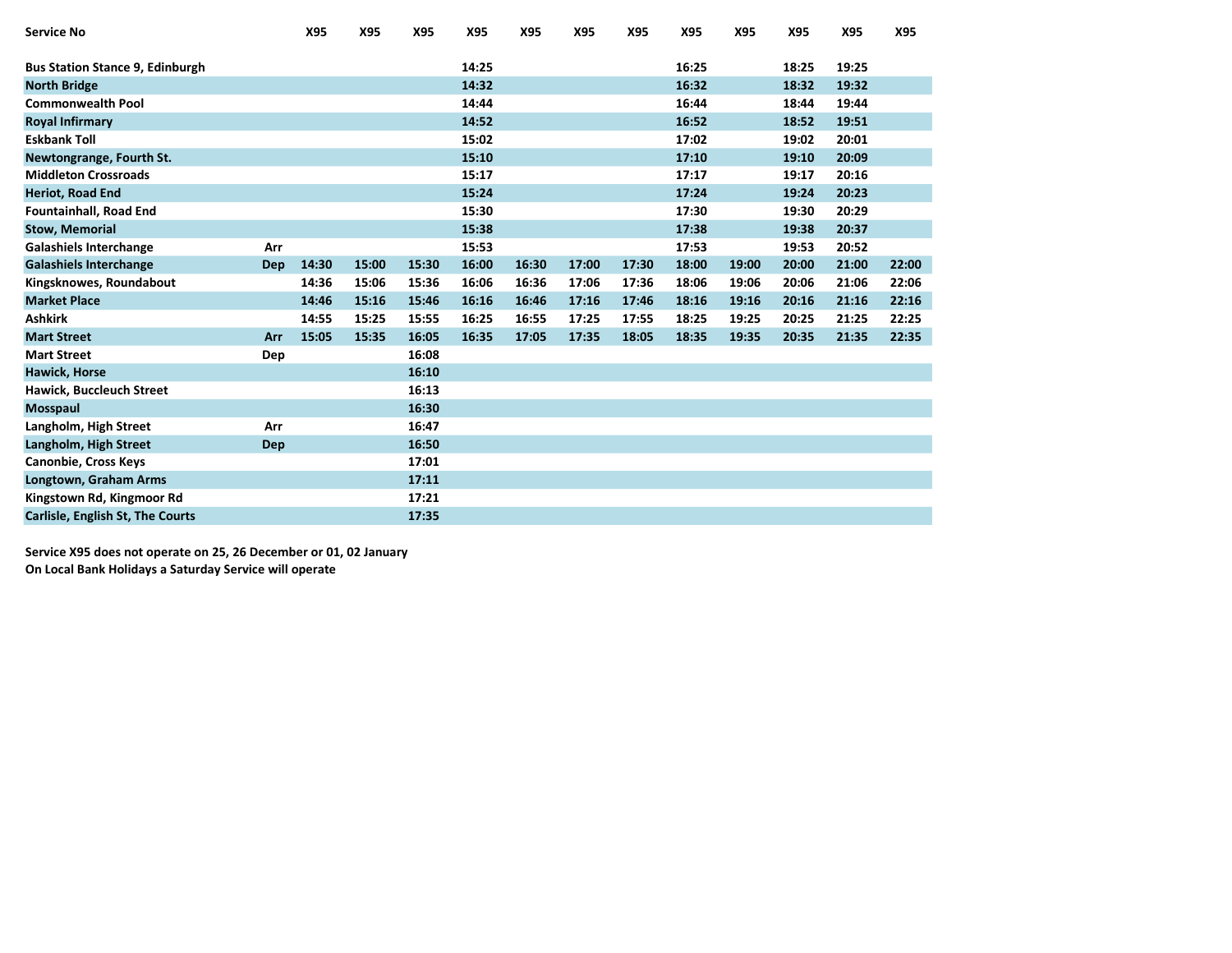Saturday From 27th June 2022

| Service No                              |     | X95   | X95   | X95   | X95   | X95   | X95   | X95   | X95   | X95   | X95   | X95   | X95   | X95   | X95   | X95   |
|-----------------------------------------|-----|-------|-------|-------|-------|-------|-------|-------|-------|-------|-------|-------|-------|-------|-------|-------|
| <b>Carlisle, English St, The Courts</b> |     |       |       |       |       |       | 08:46 |       |       |       | 10:46 |       |       |       | 12:46 |       |
| Kingstown Rd, Kingmoor Rd               |     |       |       |       |       |       | 08:59 |       |       |       | 10:59 |       |       |       | 12:59 |       |
| Longtown, Graham Arms                   |     |       |       |       |       |       | 09:10 |       |       |       | 11:10 |       |       |       | 13:10 |       |
| <b>Canonbie, Cross Keys</b>             |     |       |       |       |       |       | 09:21 |       |       |       | 11:21 |       |       |       | 13:21 |       |
| Langholm, High Street                   |     |       |       |       |       |       | 09:33 |       |       |       | 11:33 |       |       |       | 13:33 |       |
| Mosspaul                                |     |       |       |       |       |       | 09:50 |       |       |       | 11:50 |       |       |       | 13:50 |       |
| <b>Hawick, Buccleuch Street</b>         |     |       |       |       |       |       | 10:07 |       |       |       | 12:07 |       |       |       | 14:07 |       |
| <b>Mart Street</b>                      | Arr |       |       |       |       |       | 10:13 |       |       |       | 12:13 |       |       |       | 14:13 |       |
| <b>Mart Street</b>                      | Dep | 06:15 | 07:15 | 08:15 | 09:15 | 09:45 | 10:15 | 10:45 | 11:15 | 11:45 | 12:15 | 12:45 | 13:15 | 13:45 | 14:15 | 14:45 |
| <b>Ashkirk</b>                          |     | 06:25 | 07:25 | 08:25 | 09:25 | 09:55 | 10:25 | 10:55 | 11:25 | 11:55 | 12:25 | 12:55 | 13:25 | 13:55 | 14:25 | 14:55 |
| Selkirk. Market Place                   |     | 06:34 | 07:34 | 08:34 | 09:34 | 10:04 | 10:34 | 11:04 | 11:34 | 12:04 | 12:34 | 13:04 | 13:34 | 14:04 | 14:34 | 15:04 |
| <b>Archies Walk</b>                     |     | 06:43 | 07:43 | 08:43 | 09:43 | 10:13 | 10:43 | 11:13 | 11:43 | 12:13 | 12:43 | 13:13 | 13:43 | 14:13 | 14:43 | 15:13 |
| <b>Galashiels Interchange</b>           | Arr | 06:49 | 07:49 | 08:49 | 09:49 | 10:19 | 10:49 | 11:19 | 11:49 | 12:19 | 12:49 | 13:19 | 13:49 | 14:19 | 14:49 | 15:19 |
| <b>Galashiels Interchange</b>           | Dep | 06:56 | 07:56 |       | 09:56 |       |       |       | 11:56 |       |       |       | 13:56 |       |       |       |
| <b>Stow, Memorial</b>                   |     | 07:11 | 08:11 |       | 10:11 |       |       |       | 12:11 |       |       |       | 14:11 |       |       |       |
| <b>Fountainhall, Road End</b>           |     | 07:19 | 08:19 |       | 10:19 |       |       |       | 12:19 |       |       |       | 14:19 |       |       |       |
| Heriot, Road End                        |     | 07:25 | 08:25 |       | 10:25 |       |       |       | 12:25 |       |       |       | 14:25 |       |       |       |
| <b>Middleton Crossroads</b>             |     | 07:32 | 08:32 |       | 10:32 |       |       |       | 12:32 |       |       |       | 14:32 |       |       |       |
| Newtongrange, Fourth St.                |     | 07:42 | 08:42 |       | 10:42 |       |       |       | 12:42 |       |       |       | 14:42 |       |       |       |
| <b>Eskbank Toll</b>                     |     | 07:50 | 08:50 |       | 10:50 |       |       |       | 12:50 |       |       |       | 14:50 |       |       |       |
| Royal Infirmary                         |     | 08:00 | 09:00 |       | 11:00 |       |       |       | 13:00 |       |       |       | 15:00 |       |       |       |
| <b>Commonwealth Pool</b>                |     | 08:07 | 09:07 |       | 11:07 |       |       |       | 13:07 |       |       |       | 15:07 |       |       |       |
| <b>Chambers Street, Edinburgh</b>       |     | 08:16 | 09:16 |       | 11:16 |       |       |       | 13:16 |       |       |       | 15:16 |       |       |       |
| <b>Bus Station Stance 9, Edinburgh</b>  |     | 08:31 | 09:31 |       | 11:31 |       |       |       | 13:31 |       |       |       | 15:31 |       |       |       |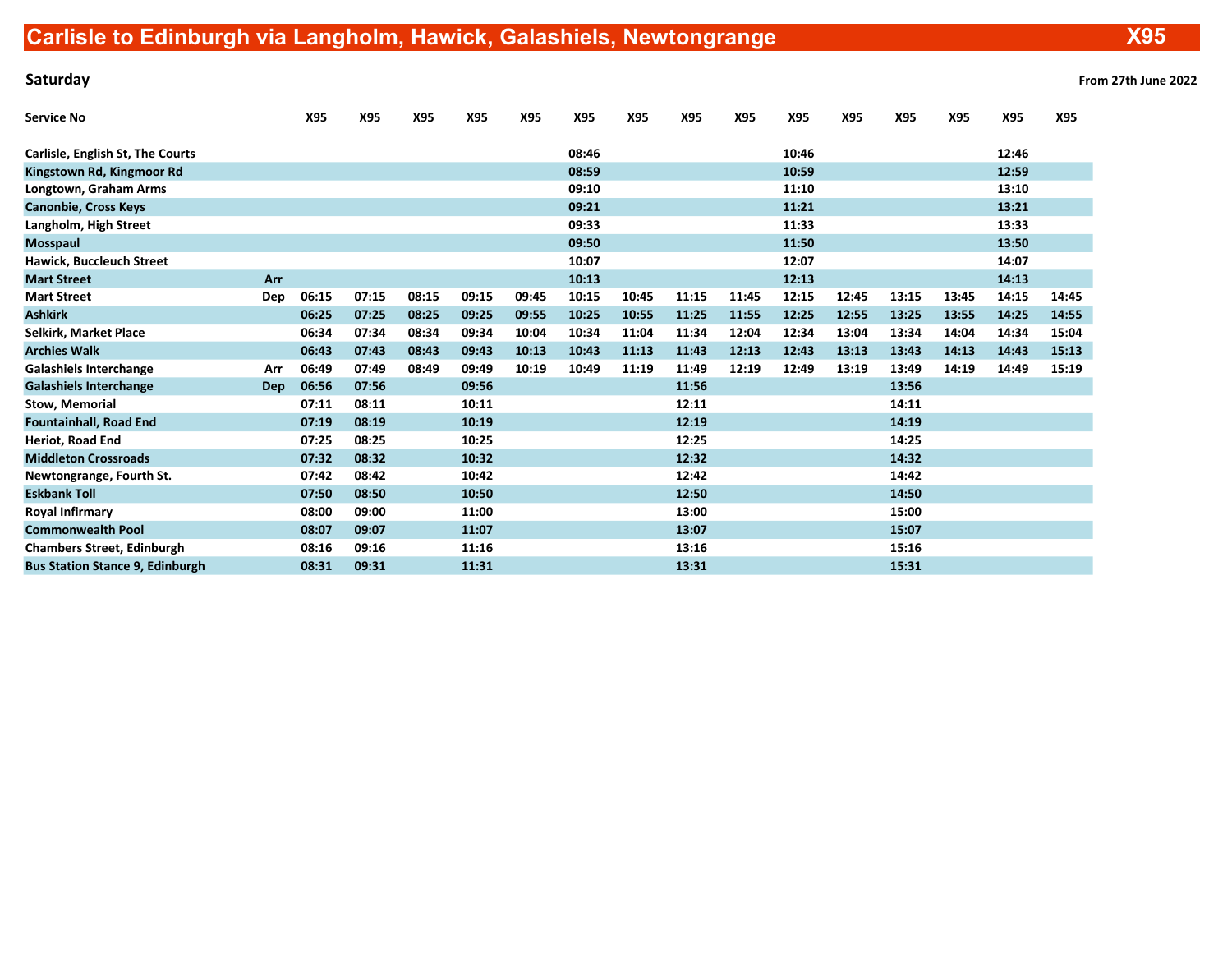| <b>Service No</b>                      |            | X95   | X95   | X95   | X95   | X95   | X95   | X95   | X95   | X95   | X95   | X95   |
|----------------------------------------|------------|-------|-------|-------|-------|-------|-------|-------|-------|-------|-------|-------|
| Carlisle, English St, The Courts       |            |       |       | 14:46 |       |       | 16:16 |       |       | 18:16 |       |       |
|                                        |            |       |       |       |       |       |       |       |       |       |       |       |
| Kingstown Rd, Kingmoor Rd              |            |       |       | 14:59 |       |       | 16:29 |       |       | 18:29 |       |       |
| Longtown, Graham Arms                  |            |       |       | 15:10 |       |       | 16:40 |       |       | 18:40 |       |       |
| <b>Canonbie, Cross Keys</b>            |            |       |       | 15:21 |       |       | 16:51 |       |       | 18:51 |       |       |
| Langholm, High Street                  |            |       |       | 15:33 |       |       | 17:03 |       |       | 19:03 |       |       |
| Mosspaul                               |            |       |       | 15:50 |       |       | 17:20 |       |       | 19:20 |       |       |
| Hawick, Buccleuch Street               |            |       |       | 16:07 |       |       | 17:37 |       |       | 19:37 |       |       |
| <b>Mart Street</b>                     | Arr        |       |       | 16:13 |       |       | 17:43 |       |       | 19:43 |       |       |
| <b>Mart Street</b>                     | Dep        | 15:15 | 15:45 | 16:15 | 16:45 | 17:15 | 17:45 | 18:15 | 18:45 | 19:45 | 20:45 | 21:45 |
| <b>Ashkirk</b>                         |            | 15:25 | 15:55 | 16:25 | 16:55 | 17:25 | 17:55 | 18:25 | 18:55 | 19:55 | 20:55 | 21:55 |
| Selkirk, Market Place                  |            | 15:34 | 16:04 | 16:34 | 17:04 | 17:34 | 18:04 | 18:34 | 19:04 | 20:04 | 21:04 | 22:04 |
| <b>Archies Walk</b>                    |            | 15:43 | 16:13 | 16:43 | 17:13 | 17:43 | 18:13 | 18:43 | 19:13 | 20:13 | 21:13 | 22:13 |
| <b>Galashiels Interchange</b>          | Arr        | 15:49 | 16:19 | 16:49 | 17:19 | 17:49 | 18:19 | 18:49 | 19:19 | 20:19 | 21:19 | 22:19 |
| <b>Galashiels Interchange</b>          | <b>Dep</b> | 15:56 |       | 16:56 |       |       |       |       |       |       |       |       |
| <b>Stow, Memorial</b>                  |            | 16:11 |       | 17:11 |       |       |       |       |       |       |       |       |
| <b>Fountainhall, Road End</b>          |            | 16:19 |       | 17:19 |       |       |       |       |       |       |       |       |
| Heriot, Road End                       |            | 16:25 |       | 17:25 |       |       |       |       |       |       |       |       |
| <b>Middleton Crossroads</b>            |            | 16:32 |       | 17:32 |       |       |       |       |       |       |       |       |
| Newtongrange, Fourth St.               |            | 16:42 |       | 17:42 |       |       |       |       |       |       |       |       |
| <b>Eskbank Toll</b>                    |            | 16:50 |       | 17:50 |       |       |       |       |       |       |       |       |
| <b>Royal Infirmary</b>                 |            | 17:00 |       | 18:00 |       |       |       |       |       |       |       |       |
| <b>Commonwealth Pool</b>               |            | 17:07 |       | 18:07 |       |       |       |       |       |       |       |       |
| <b>Chambers Street, Edinburgh</b>      |            | 17:16 |       | 18:16 |       |       |       |       |       |       |       |       |
| <b>Bus Station Stance 9, Edinburgh</b> |            | 17:31 |       | 18:31 |       |       |       |       |       |       |       |       |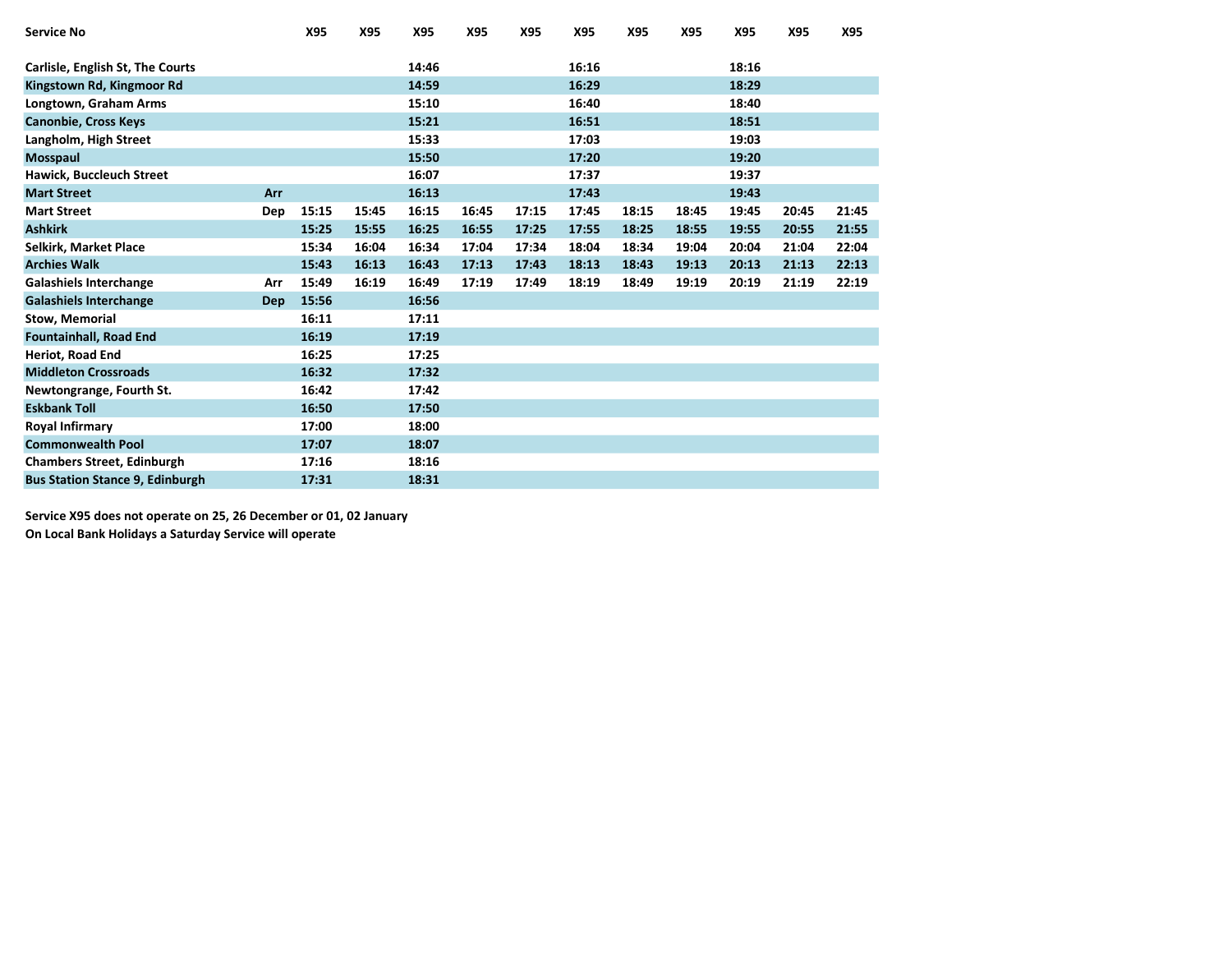X95

| <b>Sunday</b> | From 27th June 2022 |
|---------------|---------------------|
|---------------|---------------------|

| Service No                             |            | X95   | X95   | X95   | <b>X95</b> | X95   | X95   | X95   | X95   | X95   | X95   | X95   | X95   | X95   | X95   |
|----------------------------------------|------------|-------|-------|-------|------------|-------|-------|-------|-------|-------|-------|-------|-------|-------|-------|
| <b>Bus Station Stance 9, Edinburgh</b> |            |       |       |       |            |       | 10:28 |       | 12:28 |       | 14:28 |       | 16:28 |       | 18:58 |
| <b>North Bridge</b>                    |            |       |       |       |            |       | 10:35 |       | 12:35 |       | 14:35 |       | 16:35 |       | 19:05 |
| <b>Commonwealth Pool</b>               |            |       |       |       |            |       | 10:47 |       | 12:47 |       | 14:47 |       | 16:47 |       | 19:17 |
| Royal Infirmary                        |            |       |       |       |            |       | 10:54 |       | 12:54 |       | 14:54 |       | 16:54 |       | 19:24 |
| <b>Eskbank Toll</b>                    |            |       |       |       |            |       | 11:04 |       | 13:04 |       | 15:04 |       | 17:04 |       | 19:34 |
| Newtongrange, Fourth St.               |            |       |       |       |            |       | 11:11 |       | 13:11 |       | 15:11 |       | 17:11 |       | 19:41 |
| <b>Middleton Crossroads</b>            |            |       |       |       |            |       | 11:18 |       | 13:18 |       | 15:18 |       | 17:18 |       | 19:48 |
| Heriot, Road End                       |            |       |       |       |            |       | 11:25 |       | 13:25 |       | 15:25 |       | 17:25 |       | 19:55 |
| Fountainhall, Road End                 |            |       |       |       |            |       | 11:31 |       | 13:31 |       | 15:31 |       | 17:31 |       | 20:01 |
| <b>Stow, Memorial</b>                  |            |       |       |       |            |       | 11:39 |       | 13:39 |       | 15:39 |       | 17:39 |       | 20:09 |
| <b>Galashiels Interchange</b>          | Arr        |       |       |       |            |       | 11:54 |       | 13:54 |       | 15:54 |       | 17:54 |       | 20:24 |
| <b>Galashiels Interchange</b>          | <b>Dep</b> | 07:05 | 08:05 | 09:05 | 10:05      | 11:05 | 12:05 | 13:05 | 14:05 | 15:05 | 16:05 | 17:05 | 18:05 | 19:05 | 20:30 |
| Kingsknowes, Roundabout                |            | 07:11 | 08:11 | 09:11 | 10:11      | 11:11 | 12:11 | 13:11 | 14:11 | 15:11 | 16:11 | 17:11 | 18:11 | 19:11 | 20:36 |
| <b>Market Place</b>                    |            | 07:21 | 08:21 | 09:21 | 10:21      | 11:21 | 12:21 | 13:21 | 14:21 | 15:21 | 16:21 | 17:21 | 18:21 | 19:21 | 20:46 |
| Ashkirk                                |            | 07:30 | 08:30 | 09:30 | 10:30      | 11:30 | 12:30 | 13:30 | 14:30 | 15:30 | 16:30 | 17:30 | 18:30 | 19:30 | 20:55 |
| <b>Mart Street</b>                     | Arr        | 07:40 | 08:40 | 09:40 | 10:40      | 11:40 | 12:40 | 13:40 | 14:40 | 15:40 | 16:40 | 17:40 | 18:40 | 19:40 | 21:05 |
| <b>Mart Street</b>                     | Dep        |       |       | 09:43 |            |       | 12:43 |       |       | 15:43 |       |       |       |       |       |
| <b>Hawick, Horse</b>                   |            |       |       | 09:45 |            |       | 12:45 |       |       | 15:45 |       |       |       |       |       |
| <b>Hawick, Buccleuch Street</b>        |            |       |       | 09:48 |            |       | 12:48 |       |       | 15:48 |       |       |       |       |       |
| Mosspaul                               |            |       |       | 10:06 |            |       | 13:05 |       |       | 16:06 |       |       |       |       |       |
| Langholm, High Street                  | Arr        |       |       | 10:23 |            |       | 13:22 |       |       | 16:23 |       |       |       |       |       |
| Langholm, High Street                  | <b>Dep</b> |       |       | 10:25 |            |       | 13:25 |       |       | 16:25 |       |       |       |       |       |
| Canonbie, Cross Keys                   |            |       |       | 10:36 |            |       | 13:36 |       |       | 16:36 |       |       |       |       |       |
| Longtown, Graham Arms                  |            |       |       | 10:46 |            |       | 13:46 |       |       | 16:46 |       |       |       |       |       |
| Kingstown Rd, Kingmoor Rd              |            |       |       | 10:56 |            |       | 13:56 |       |       | 16:56 |       |       |       |       |       |
| Carlisle, English St, The Courts       |            |       |       | 11:09 |            |       | 14:09 |       |       | 17:09 |       |       |       |       |       |